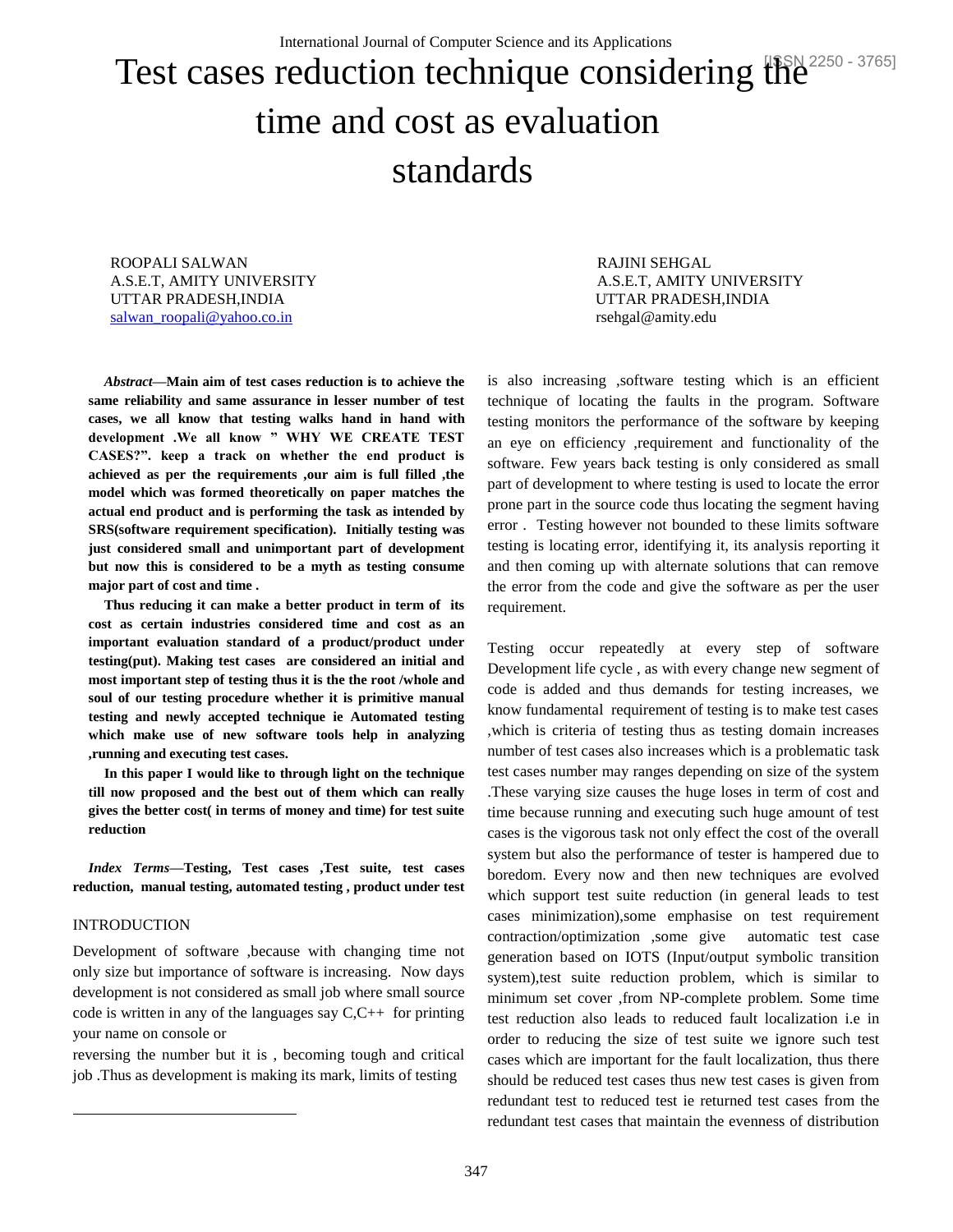or monitor the complete coverage of the system every path is covered thus assuring that the system is without fault .

Thus in this paper, I would like to analyse the technique that is better giving reduced test suite as well as giving the assurance of fault localization as well.

# II BACKGROUND A.TEST SUITE REDUCTION TECHNIQUES

Various test suite reduction techniques are given but no one fulfilled the basic need i.e reducing the test cases (reducing cost and time) and maintaining the fault localization effectiveness, every technique has its pros and cons if one reduces the test cases effectively than it lacks in even distribution or complete coverage of the system thus one or more segment is left

Untested any now and then, thus now we want a technique that reduced test cases as well as exposed the uncover error thus system is error free and efficient

# *A.1* TEST SUITE REDUCTION AND REQUIREMENT **OPTIMIZATION**

This technique was given to reduced the test cases so that lesser time and cost is given to the testing phase we all know that testing acquire 50%of total effort ,time and cost of development and reducing test cases can make this division less whether it is in term of money or time Given T test suite **where T**={ $t_{1+}t_{2+}t_{3+...}$ ,  $t_{n}$ } and R is the testing **requirement where R={** $\mathbf{r}_1$ + $\mathbf{r}_2$ + $\mathbf{r}_3$  ……  $\mathbf{r}_m$ } where  $\mathbf{r}_i$  considered as subset of T (test suite),testing requirement is feasible if there is test case in input domain that satisfies testing requirement .Here relation between T,R and E is given by bigraph where T and E are the two disjoints and E is the edges joining T and EAnd r are the requirements. And E is set of edges connecting T and R In all technique testing requirement optimization is considered as pre-process of test suite generation and reduction .In general test requirement optimization considered in preference to test suite reduction.

**tC**  $T$  ( $C$  means element of  $T$  test suite thus t is element of  $T$ ) It is defined as

**Req(t)={ rC R|T Ct }** and test suite T' satisfies R if each testing requirement r in R there is one test case in T' satisfying r ie

**Req(T')=**R **and R=TS(R)** where **T**' is said to be reduced test suite of S if T' is subset of T such that T can satisfy R .Reduced test T' is said to be optimal one of S if for any reduced test suite T''

 $|T'| \leq |T"|$ 

The optimal test suite may not be unique and they have same size

Test Suite Reduction problem to find an optimal test suite which is equivalent to minimum set cover. Here question arises what is minimum set cover problem is ,it is classical question in computer science and complexity theory which leads to Approximation Algorithm

## EXPLANATION :

Suppose  ${123...m}$  set of elements forming universe i.e elements of universe and n sets whose union comprises the universe the set cover problem is to identify smallest number of sets whose union still contain all element in universe

Suppose  $C = \{12345\}$ 

S = **{** {1,2,3},{2,4},{3,4},{4,5} **}**

Here Set Cover =  $\{ \{123\}, \{4,5\} \}$ , Thus minimal element forming the universe here S is subset of C. a cover is subfamily .thus by using the MINIMUM SET COVER PROBLEM we can find the reduced test cases that form universe or in other words uncover all unexposed error

### *A .2*DYANAMIC DOMAIN REDUCTION

This technique focuses that software testing finds error in any software .Effective test is one in which probability of detecting is high i.e it is defining quality of effective test. Computer based system offer tester's with diversity of testing methods and enhance probability of detection various method considered in this scenario are

- a. Path Testing –Aims to inspect validity of selected path without testing every path generally used when path under testing is so large where testing each path is next to impossible and is not feasible also.
- b. Independent Program Path –In this at leas t one new processing path or any new condition is introduced while traversing or going through a program ex:program control is flown such that a new condition or statement is seen

However Literature Review of this technique gives many technique's like DDR, Ping Pong Technique and newly derived Coverall Technique

DDR EXPLANATTION: DDR based on CBT (Constraint Based Testing)which is control flow analysis it is evaluation of symbols and information about changes or mutants generates test data automatically to satisfy testing criteria .However it has certain drawbacks that is in problem handling loops, array and nested expression where DDR is given as it cover all these problem area which uses part of CBT approach as well as "Domain Reduction" method where source code is transferred to CFG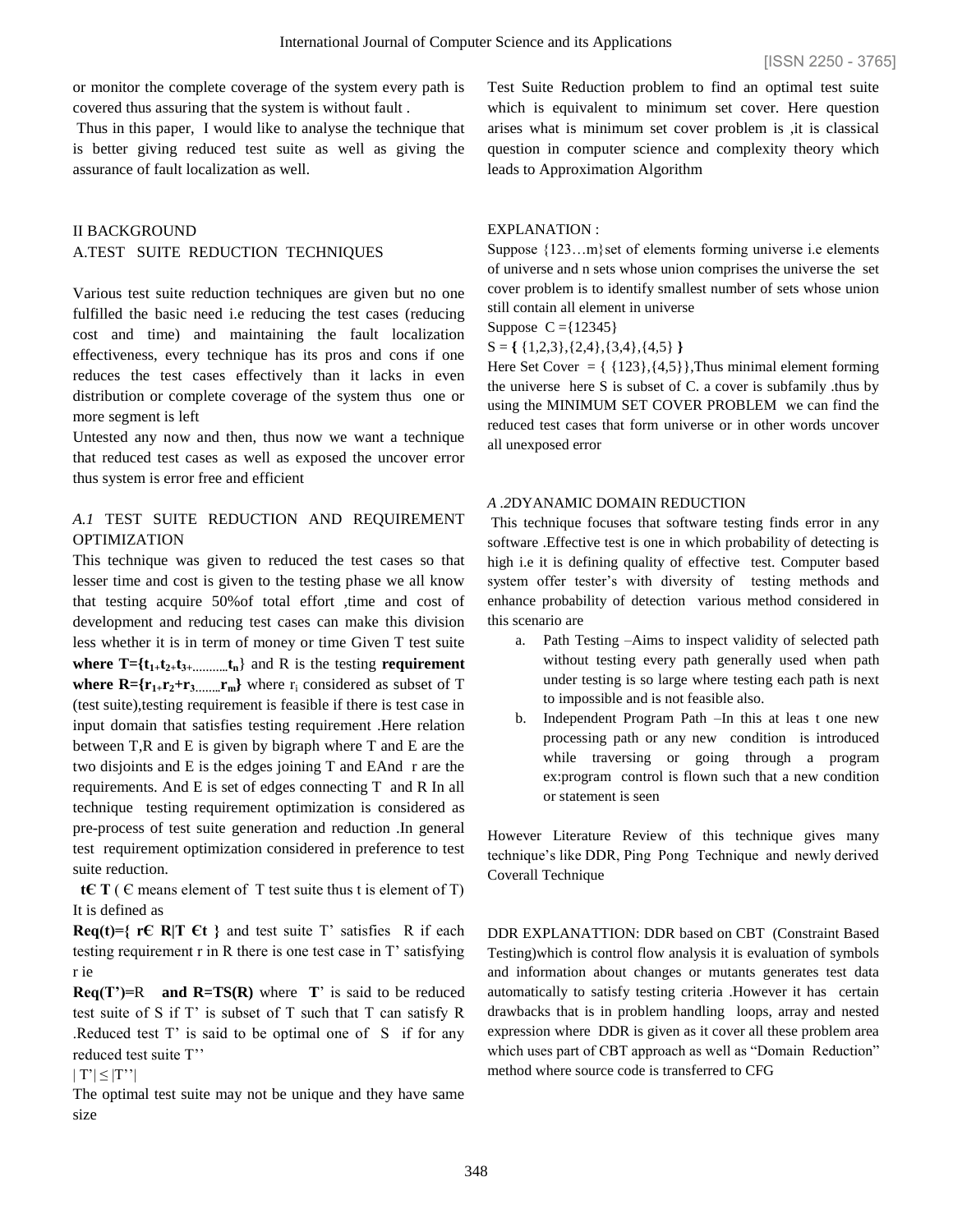# BASIC TERM USED IN DDR TECHNIQUE:

- a. Basic Block- Maximum sequence of program statement there is one entry point and one exit point
- b. Decision Point- Is point where control flow can diverge ex DO,WHILE,GOTO
- c. Junction- point where control flow merges ex ENDIF,IF
- d. Predicate-Boolean expression associated with decision node that determine which edge from the node will be traversed
- e. Constraints- Algebraic expression that restricts the space of program variable to certain domain  $ex A > 0$  which sshow A is positive However it uses Split Algorithm which focuses on Split point where split point used to reduce domains of variable ,it encodes our major heuristics for selecting test cases value and is key for our searching process. Search Point takes constraint and two expression with overlapping domain can be split so that constraint is TRUE for all values . In the dynamic domain reduction procedure, loops arehandled dynamically instead of finding all possible paths.The procedure exits the loop and continues traversing thepath on the node after the loop. This eliminates the need for loop unrolling, which allows more realistic programs to behandled.

#### *A .3*PING-PONG TECHNIQUE

This technique selects less number of test case by reordering test cases , based on heuristic technique which dosen't promise best solution but give good solution in appropriate time ,where each stage is mark such as initial stage and the stage in problem area and then it is seen final stage achieved is with real value by comparing the set of values of goal state and set of states of achieved values.Here minimal test case reduces the cost of testing also it runs test in different order with difference between the actual and succeeded ordering

Are from end to beginning .Different Procedures can be followed

a. Forward Procedure: suppose test case  $than$ executing the test cases from starting  $t_1$  to  $t_N$ .

b. Reverse Procedure: If test cases of size N is there than executing test cases in reverse order from  $t_N$  to  $t_1$ 

c. Inside Out Procedure: Run test cases from middle to both the ends

## *A .4* COVERALL ALGORITHM

Coverall algorithm have certain constraints /rule to follow like every algorithm have its own domain

Firstly find all possible constraints ( where constraints is algebraic expression that restricts the space of program variable to certain domain) from initial to final point it dictate condition of variables between start and finish  $nodes(<, >, =, \ge, \neq)$ 

Secondly ,identifying and finding variable with maximum and minimum values in the path if any .Using condition dictated by constraint ,two variable one with maximum and other with minimum value can be identified then maximum variable would be set at the highest value within its range and minimum variable at the lowest value of its rangeA Constant value in the path is detected , if any constant value for any variable is found ,value is assigned

3) Finding constant values in the path, if any. Whenconstant values can be found for any variable inthe path, the values would then be assigned to thegiven variables at each node. Using the methodology, the Coverall algorithmwould havethe following characteristics:

1) Number of test cases. The number of test cases issmaller since each variable has a fixed value, eitheras maximum, minimum or constant values.

2) Automatic test cases generation. The test cases canbe automatically generated with the reductionprocess.

3) Less time to test run. A single generation of testcases reduces the time of test run and compilation

# Iv) TEST CASE REDUCTION TOOLS USED :

Above mention techniques generally offer techniques which can be referred during program implementation to validate the test data using test cases, however test cases can be minimized either reducing there domain ,or reducing requirement ,giving a fixed max –min value to the variable but whether there is an automatic tool that can support reduction of the test cases ,Answer is YES certain tools are presented which support test case reduction ,here are the study and comparison of certain of the tools used. Certain tools which are making there mark in the field of testing providing efficient way to minimizing the human effort of making test cases than ,analysing and choosing/selecting the best one and removing the undesirable one is tough task. However there is an account of some of these tools

A. BUGPOINT- Automatic test case reduction tool

**Bugpoint Tool is designed in such a manner that it** doesn't **effect the LLVM or hampering the LLVM (low level virtual machine is a infrastructure of compiler written in C/C++) co**nsiderably used for all **passes and code generators does not emphasise on the working i.e how is the system working ids not concern area. Bugpoint deals with one major drawback that is support gcc compiler only and one most important disadvantage is that it takes loads and loads of programmer time ,remove the**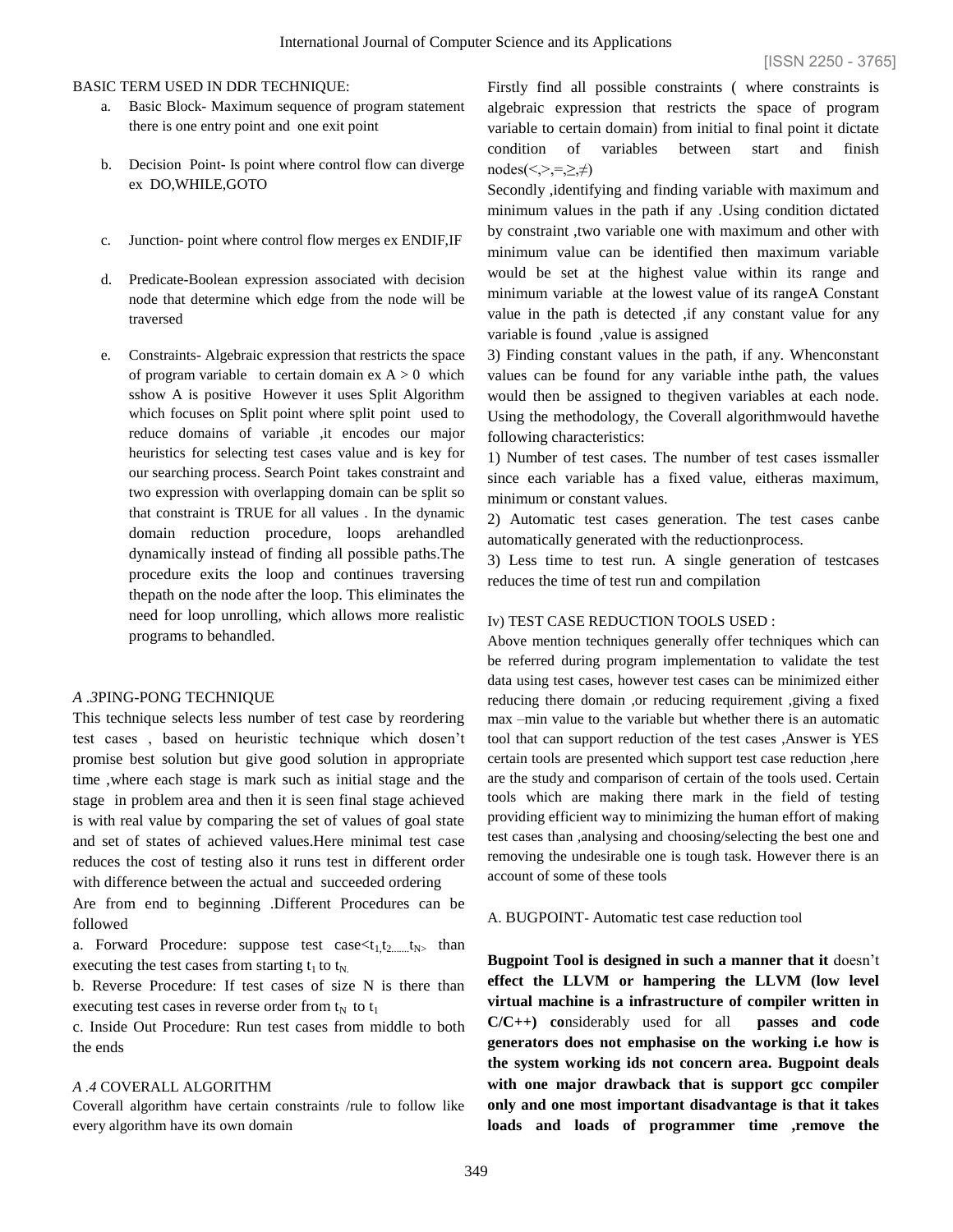**undesired test cases and reduce the number of test cases but however time takenis considerably longThus ruling out our second priority we want lesser number of test cases but in lesser time ,thus it hamper the resources like cost and space for the cost to give less test cases**

B.LITHIUM-Automatic test case reduction toolLithium that automatically reduces enormous amount of test cases saving time and cost in terms of (less manpower and spacei.e memory), such as real-world web pages or test cases produced by jsfunfuzz (where jsfunfuzz is a fuzzer (fuzzer is a program using fuzzing technique, which may automated sometime or may be partially automated ,that gives invalid ,undesired and unexpected data and data anyhow is given randomly as input to computer program. .Then track is kept for the errors ,failure.). Javascript engine in firefox is tested ,reduced 100 line to 8 relatively faster than manually

# IV) COMPARISION OF THESE TECHNIQUE TO EVALUATE WHICH YIELD BEST RESULT

| S.No | <b>TEST</b><br><b>REDUCTION</b><br><b>TECHNIQUE</b><br><b>NAME</b> | <b>ADVANTAGE</b>                                                                                                                                  | <b>DISADVANTAGE</b>                                                                                                                                                                                                        |
|------|--------------------------------------------------------------------|---------------------------------------------------------------------------------------------------------------------------------------------------|----------------------------------------------------------------------------------------------------------------------------------------------------------------------------------------------------------------------------|
| 1    | Requirement<br>Optimization                                        | Boolean<br>expression used<br>formalized<br>to to<br>the requirement<br>ie used in term<br>of true or false<br>test cases<br>are<br>finite        | It is local operation<br>as the contraction of<br>requirement<br>optimization<br>highlight<br>the<br>connection between<br>two requirement and<br>on the other hang<br>global operation is<br>always<br>considered<br>best |
| 2    | D.D.R                                                              | It succeeded in<br>situation<br>of<br>problem<br>handling array,<br>loops<br>and<br>nested<br>expression<br>ex<br>CBT not cover<br>these problems | Tool build<br>using<br><b>DDR</b><br>approach<br>handles loops and<br>effectively<br>array<br>but<br>in<br>programming<br>language like<br>C<br>and $C_{++}$ which<br>uses pointers fail in<br>handling pointers           |
| 3    | PING PONG                                                          | Assure domain                                                                                                                                     | Time<br>consuming                                                                                                                                                                                                          |
|      | <b>TECHNIQUE</b>                                                   | coverage                                                                                                                                          | technique aas well                                                                                                                                                                                                         |

|                                   | anyhow as test<br>is<br>case<br>traversed<br>in<br>every order<br>forward to back<br>mid to each<br>starting point.                                                   | expensive<br>as<br>technique more<br>memory ,time and<br>efficiency<br>$\frac{1}{1}$<br>required<br>in<br>executing the test<br>cases                                                                             |
|-----------------------------------|-----------------------------------------------------------------------------------------------------------------------------------------------------------------------|-------------------------------------------------------------------------------------------------------------------------------------------------------------------------------------------------------------------|
| 4<br>Coverall<br><b>Algorithm</b> | Compilation of<br>all the above<br>technique<br>states that<br>coverall<br>algorithm yield<br>lessertime. Thus<br>literature states<br>that<br>coverall<br>isthe best | - of<br>Disadvantage<br>Coverallalgorithm<br>lies in<br>its<br>requirement for<br>identification of<br>fix values for all<br>variables, either as<br>maximum, minimu<br>constant<br><sub>or</sub><br>m<br>values. |

## V) CONCLUSION AND FUTURE WORK

This paper focuses on many test reduction technique used and given by researcher's,initially test reduction is considered as a area where requirement contraction or the functional expectation of the system is reduced critically but this technique leads to contraction of certain test cases where important requirement is filtered and thus efficient system is not achieved anyhow .Other technique's evaluated give's domain reduction where domain is decided or max-min value is decided and the variable can contain these value only but how can we assure by the other values of variable not taken suppose a system is giving correct value with integer but not working efficiently with float value thus this system also not ideally gives correct result as expected. Future work here focuses on enhancing these technique to yield the correct result as per the requirement mention in Software Requirement Specification and as per the requirement of the user ,generally the literature survey review reflects that coverall algorithm yield/gives best result but now some other algorithm are been focussed and extended further for future references ,because till now technique without any loop hole /defection is not achieved which gives 100%assurance of time ,cost and efficiency preservation as well as focuses on the /highlight the error that is fault is not ignored and is exposed fully .Certain tools like lithium and bug detector is also given but we can rely on such tool for our future because these tool need certain platform to support and are not working efficiently on all the system ex some support java while some work on C,C++.With advancement of technology we don't need to be limited to one or other languagethis technoworld support open source system and thus a system is required that